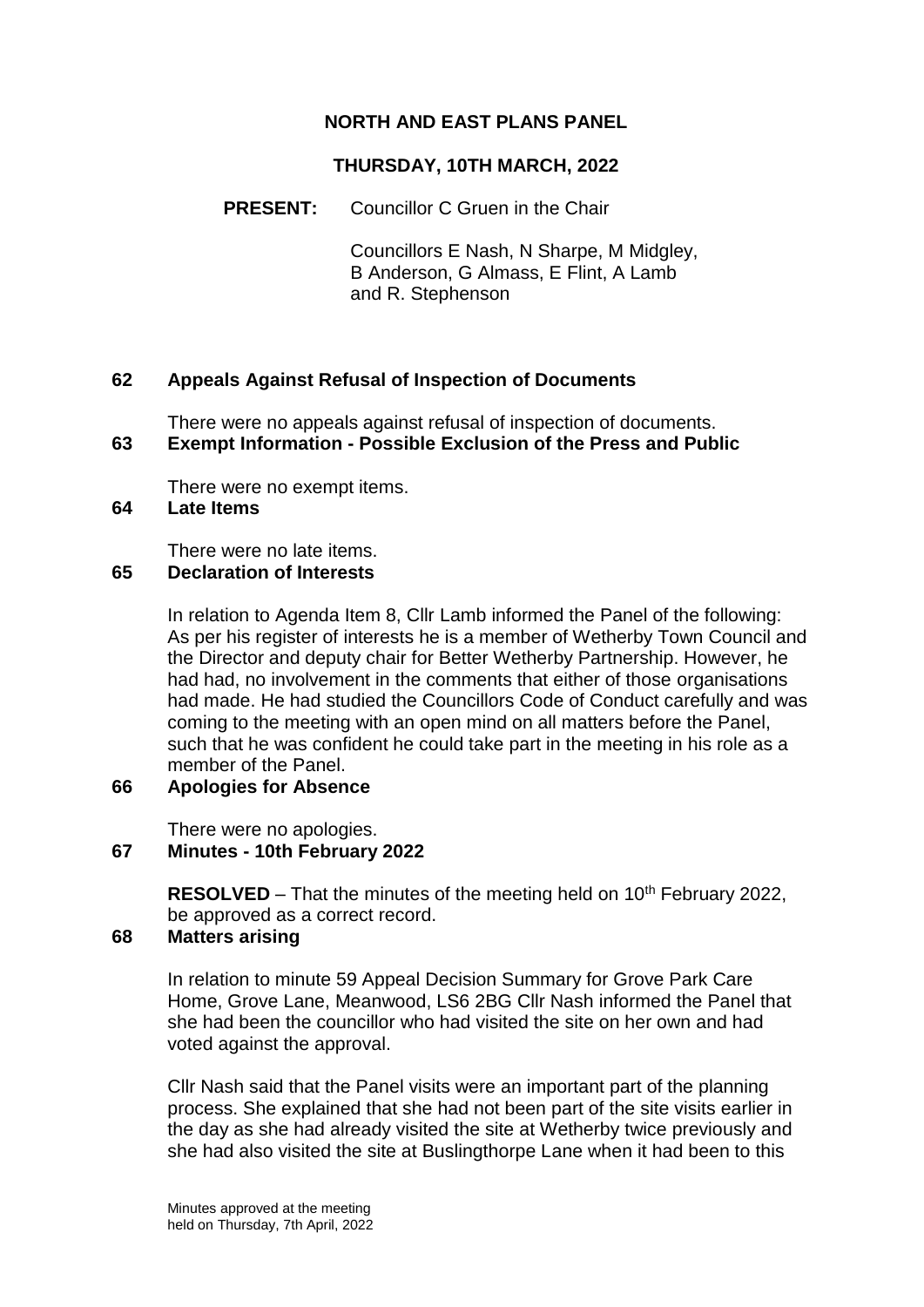Panel previously. It was noted that Cllr Nash had attended the sites with officers.

**69 19/07024/FU, Demolition of existing industrial buildings, repair and retention of existing boundary wall, and redevelopment of site with five multi-storey apartment blocks providing 371 dwellings (comprising 132 x 1 - beds, 198 x 2 beds and 41 x 3 beds) with associated ancillary community facilities; children's play area, public and private open spaces; basement under - croft and surface level car parking: landscaping; upgrading of vehicular and pedestrian accesses off Buslingthorpe lane; internal roads and footpaths; and other infrastructure, Hilltop Works, Buslingthorpe Lane, Leeds, LS7 2DB.**

The report of the Chief Planning Officer set out a position statement to inform Members of a proposal for the demolition of industrial buildings, repair and retention of existing boundary wall, and redevelopment of the site with five multi-storey apartments blocks providing 371 dwellings with associated ancillary community facilities at Hilltop Works, Bustlingthorpe Lane, Leeds, LS7 2DB.

Members had attended a site visit earlier in the day. Slides and photographs were shown at the meeting.

Members were informed of the following points:

- The site has been largely vacant for a significant number of years and has fallen into disrepair. A small section of the site at the eastern end is still in economic use as a car repair garage. Members were advised that this a small proportion of the site and it is considered that to develop this site would be beneficial to the wider area and the Conservation Area in particular.
- The proposal had originally been for 449 units but has since been reduced to 371 units comprising of:
	- $\circ$  132 x 1 bed units
	- $\circ$  198 x 2 bed units; and
	- $\circ$  41 x 3 bed units
- The scheme proposes a children's play area, public and private open space, basement under-croft and surface level car parking, landscaping, upgrading of vehicular and pedestrian access off Buslingthorpe Lane, internal roads and footpaths.
- The proposal is for a series of 5 blocks of units:
	- o Blocks A and B to be 10 storeys stepping down to 6 storeys towards the Eastern boundary
	- o Block C and D to 8 storeys with Block D stepping down to 7 storeys to the east
	- o Block E to be 6 storeys
- Two access points to the site are proposed. Surface car parking has been minimised by providing basement car parking facilities that will span the underneath of the blocks. Bike storage and bin storage will also be provided in the basement area.
- The proposal is to retain the high stone wall on the Buslingthorpe Lane frontage and rebuild the chimney to its original full height. Members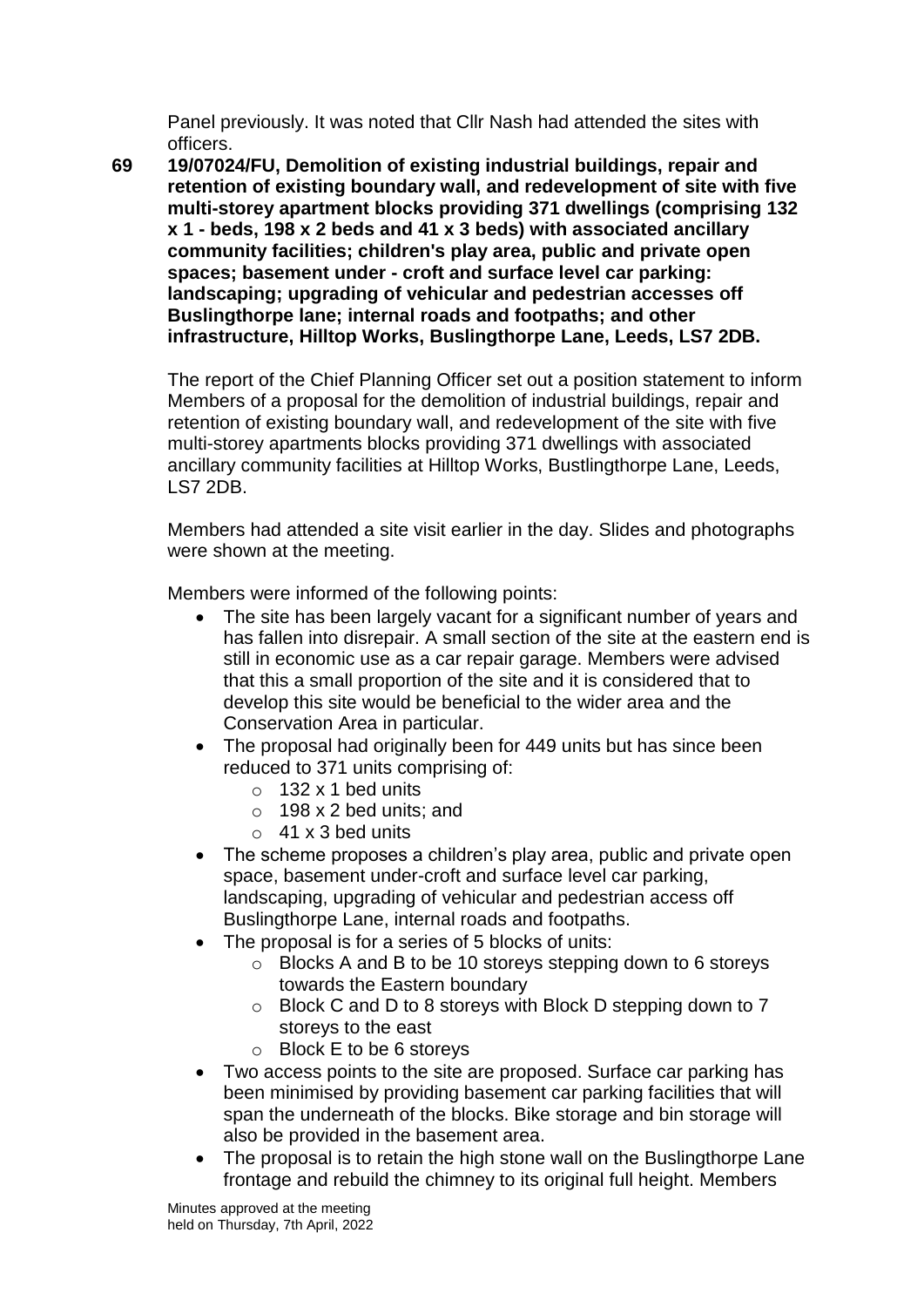were advised that some of the proposed apartments would be 5-10 metres from the wall, therefore, it was proposed that openings would be retained within the wall and railings added to let in light.

- Aside from the heritage assets referenced above, to demolish all buildings on site including the original Hilltop Mill Building and the cottages to the western end of the site.
- All blocks to house PV cells on the roofs and the reduced height blocks have provision for useable amenity space on the roofs.

Seth Williams and Gerald Jennings attended the meeting on behalf of the applicant and provided the Panel with the following information:

- The developers have engaged fully with the community and ward members and undertaken a substantial amount of consultation, including holding public exhibitions. This consultation has helped in drawing up the proposed scheme.
- This is a derelict brownfield site which is in a rundown condition. It provides significant opportunity for development which could benefit the wider community and the conservation area.
- Information shows that there is demand for a housing mix of 1,2,3, bed units in this location
- The site is located in an elevated position with greenery in the background. The design would reflect key views and was intended to not interfere with the surroundings.
- The proposals include a play area and informal landscaping.
- To future proof the site energy efficiency has been looked at with the proposals for solar panels, electric charging points and infrastructure to link to the District Heating Network in future.
- The developers would retain some of the heritage assets including the chimney and the boundary wall, they would also maintain these assets. This is estimated at a cost of £1m.
- There was an acknowledgement that concerns had been expressed on a number of points, including highways access, viability, scale and the provision of amenity space. However, this was to be balanced against ensuring development of the site to bring about regeneration and enhancement after the long period during which the site has been empty.

Responding to questions from Members, the Panel were provided with further information:

- The District Valuer was in attendance at the meeting and provided information in relation to the viability appraisal summarised in the submitted report. It was noted that 4 different scenarios had been considered when assessing the viability of the site. This scenario was considered to be the best.
- Members were advised that 7% profit would be a challenge. However, the developers were committed to retaining the heritage assets of the site as far as possible and as already outlined.
- Members had wondered why town houses had not been proposed in this location. They were informed that this had not been considered for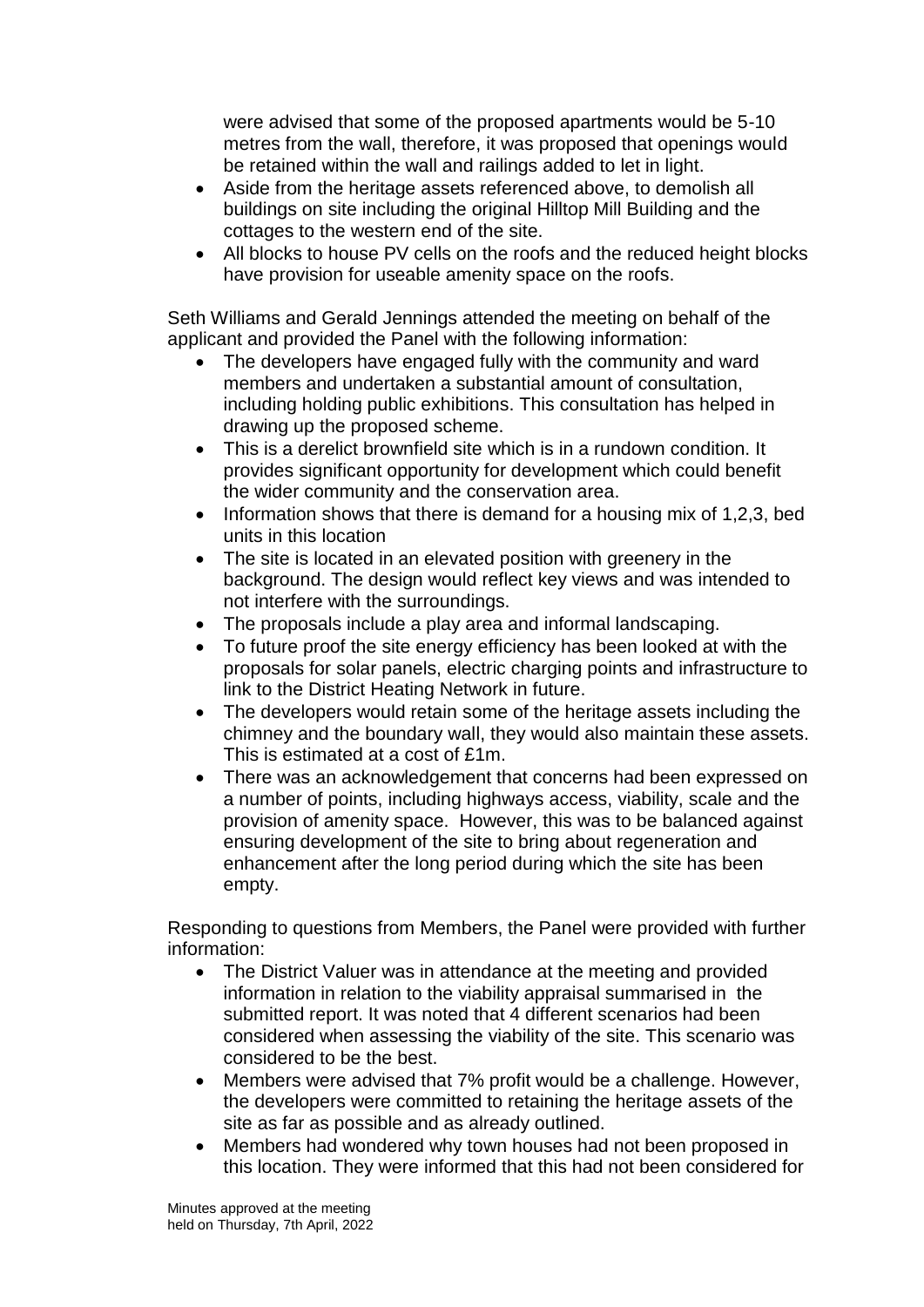this location. The topography and sustainable location meant the site was most conducive to apartments.

- It was noted that the proposed scheme did include 41 x 3 bedroom apartments and that there were proposals for larger 2 bedroom 4 person units.
- There was no objection to a 'claw back' mechanism if the site proved to be more profitable than expected.
- The developers had looked at energy efficient savings including electric charging points, heating systems, solar panels. The suggestion of ebikes was agreed to be a good idea for this site and bike storage was to be provided.
- The mill building and the cottages were thought to be in such poor condition that it would take considerable amounts of money to restore.
- Access points are restricted due to visibility issues.
- The chimney would be restored to its original height and would be a landmark feature. It was noted that Heritage England had not been consulted yet regarding the viability appraisal.
- Members were advised that the location of the play area and the amenity space in the central location were still open to discussion and suggestions. Members were of the view that any play area should have good quality equipment and allow children to use their imagination. Members were advised that consultation had been undertaken with the wider community on the amenity space, discussion had also been had with Meanwood Valley Urban Farm. It was noted that the play area and the central amenity space would not be enclosed and could be used by the wider community. The inclusion of playspace had arisen as a result of public suggestion during consultation.
- Only the roof space would provide private amenity space for the residents. The roof space would be planted to enhance the space.
- Members raised concerns that the design of the scheme was not welcoming to look at. The developers were of the view that the chimney in the central location was a character feature and the separation between the blocks opened up the area to the greenery beyond.
- Members raised concerns that one of the blocks was sited too close to the boundary wall which was to be retained. They were of the view that this would block light from the apartments. The Panel were advised that the boundary wall. although a significant height, would be restored with openings and railings at the points close to the apartments to allow an open view from the apartments. It was noted that this could be done without impact on the heritage asset.
- Members were advised by the District Valuer of market value for the development as:
	- o 1 Bedroom 1 person apartment at £72,000
	- o 1 Bedroom 2 person apartment at £178,000
	- o 2 Bedroom 3 person apartment at £200,000
	- o 2 Bedroom 4 person apartment at £230,000
	- o 3 Bedroom 4 person apartment at £261,000
	- o 3 Bedroom 5 person apartment at £296,000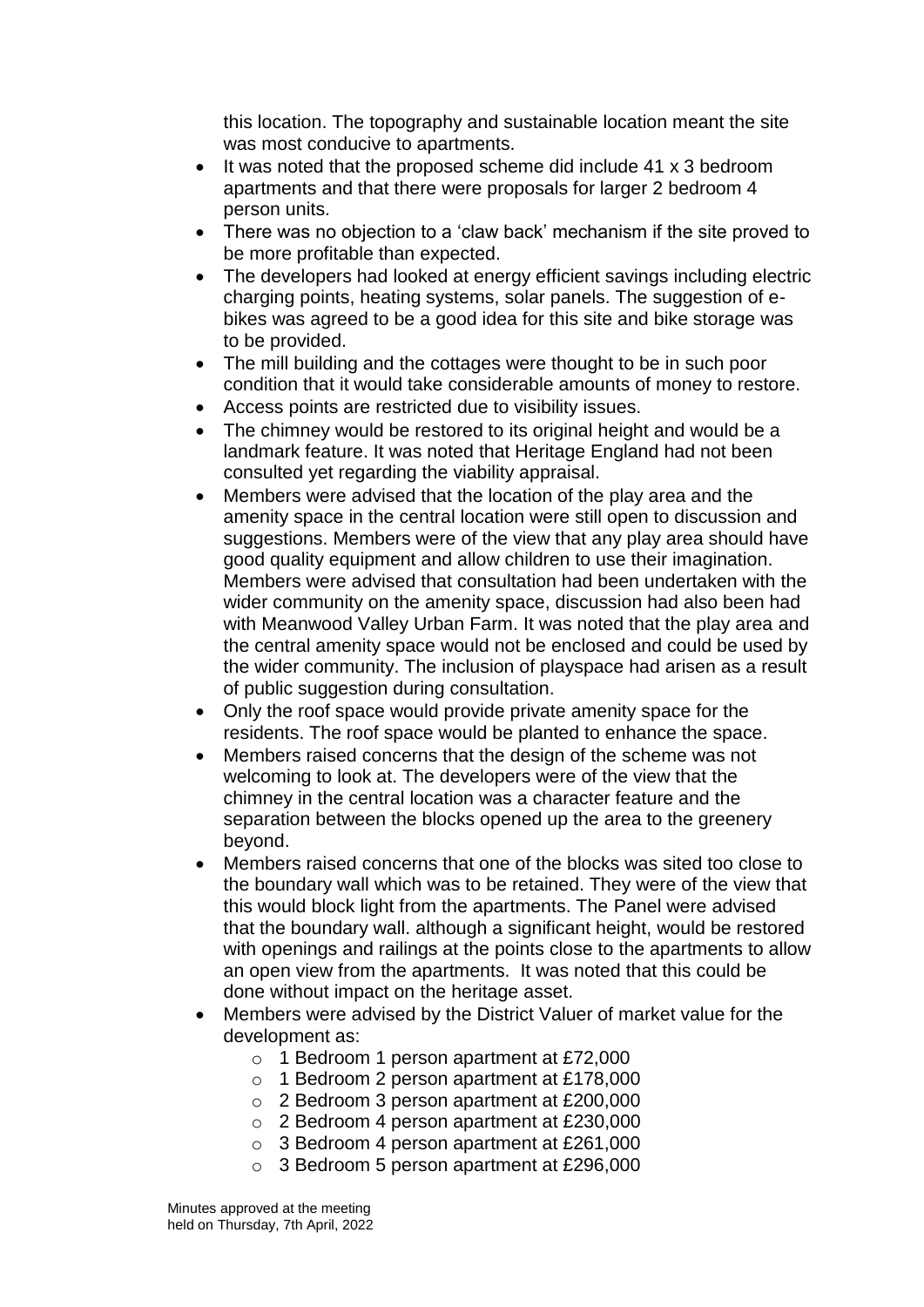- The developers agreed to consider suggestions of greening amenity space with green walls, fruit trees, edible gardens.
- The developers also agreed to consider reusing some of the materials from the old mill and cottage buildings which were to be demolished but confirmed that it would not be possible or cost-effective to refurbish these historic elements of the site.
- A daylight assessment had been undertaken to ensure that the amenity space provided the residents with daylight as set out in guidance.
- 294 parking spaces would be provided as agreed as sufficient with Highways Officers. It was noted that the developers would contribute to traffic regulation orders on Scott Hall Drive to avoid overspill parking from the development.
- The Panel were advised that this site had no relationship with the rest of the allocated site and there is no overarching masterplan, as the neighbouring land is under different ownership. It was noted that the developer had tried to engage with the other landowners, however, it had not been possible.
- Members noted that if the developer was to achieve market value as suggested, the site could potentially make £75m, if all the units sold. Members were of the view that if this amount was to be made affordable housing on this site should be achievable.

Members general comments included:

- Disappointment with the design, layout and massing of the scheme
- Disappointment with the lack of amenity greenspace
- Disappointment that the developers had not considered town houses in this location, as Members were of the view that this would be better as they were not in a city centre location and would provide more private amenity space, and suit families better.

In offering comments on the officers' questions in the report:

## **1: Do Members agree that the form of the proposed development being wholly apartments is an acceptable form of development?**

Members had concerns about the scale and massing of the proposed blocks and considered that the applicant should investigate whether housing could be provided on the site.

**2: Do Members agree that the housing mix should be justified by the applicant prior to final determination by the submission of up-to-date evidence for the proposed housing mix and a housing needs assessment?**

Agreed.

3: **Do Members have any comments with regards to the over provision of M4(3) standard units but there being a lack of 3 Bed units provided to the necessary accessibility standards?**

Members welcomed the provision of accessible housing but considered that M4(3) units should include 3 bed units.

## **4: What are Members views on the form, level and nature of Green Space and Private Amenity space?**

More information required in respect of amount of greenspace, accessibility, topography, and landscaping. Further details in respect of the nature and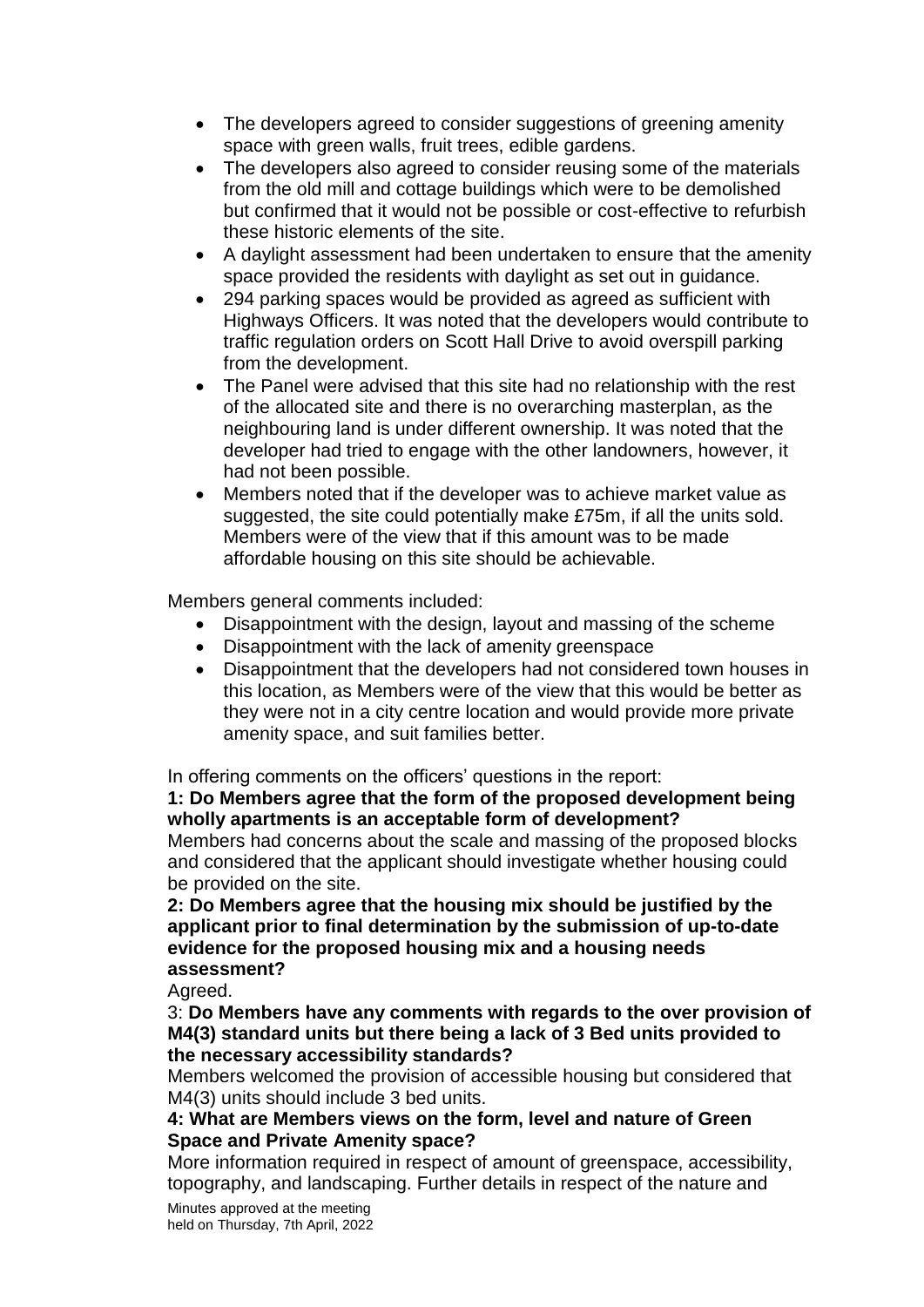location of planting were requested. It was also requested that cross-sections be provided to show how the nature of the open space and how any buildings would relate to it.

Members also requested further information in respect of the play space and how that was to be laid out.

**5: Do Members support the request by officers that the development is "future proofed" sufficiently in relation to the District Heating Network and Combined Heat and Power (CHP) provision?**

Agreed and applicant confirmed that the scheme would be future proofed. **6: Do Members support the pursuing of the concerns of Highways colleagues in respect of the provision of EVCP in accordance with the SPD?**

Agreed.

**7: Having regard to the impact on the character and appearance of the Buslingthorpe Conservation Area Members opinions requested with specific, but not exclusive, regard to:**

**•Is there sufficient justification for the demise of the two historic assets, Hill Top Works Mill building and the cottages to the western end of the site?**

**•Is there sufficient justification for the quantum of development now proposed with the associated compromises in other policy areas?**

Concerns were expressed about the scale and massing of the development and the impact that this would have on the character and appearance of the conservation area. Concerns were also raised about the proposed materials for the top floor of blocks A, B and E.

No concerns raised in respect of the treatment of the boundary wall to Buslingthorpe Lane. Members also welcomed the retention and extension of the chimney but asked whether the design of the scheme could be amended to make it more visible from Buslingthorpe Road.

No concerns were raised in respect of the loss of the mill buildings.

To investigate the scope for the re-using of materials from the existing structures to be demolished and how these could be incorporated into the scheme.

Members raised the matter of whether an alternative form of development in the form of housing, or including housing, could improve viability. If so, this may enable the retention and re-use of the cottages. It was also considered that a housing scheme, or that includes a mix of housing and apartments may be more appropriate for this location within the conservation area.

Members also raised concerns about how this development may fit the development of the remainder of the wider SAP (Site Allocation Plan) housing allocation. It was requested that a masterplan be provided.

#### **8: Do Members wish to comment on the package of contributions mentioned at Paragraph 36 in full (with summarised highlights above)?**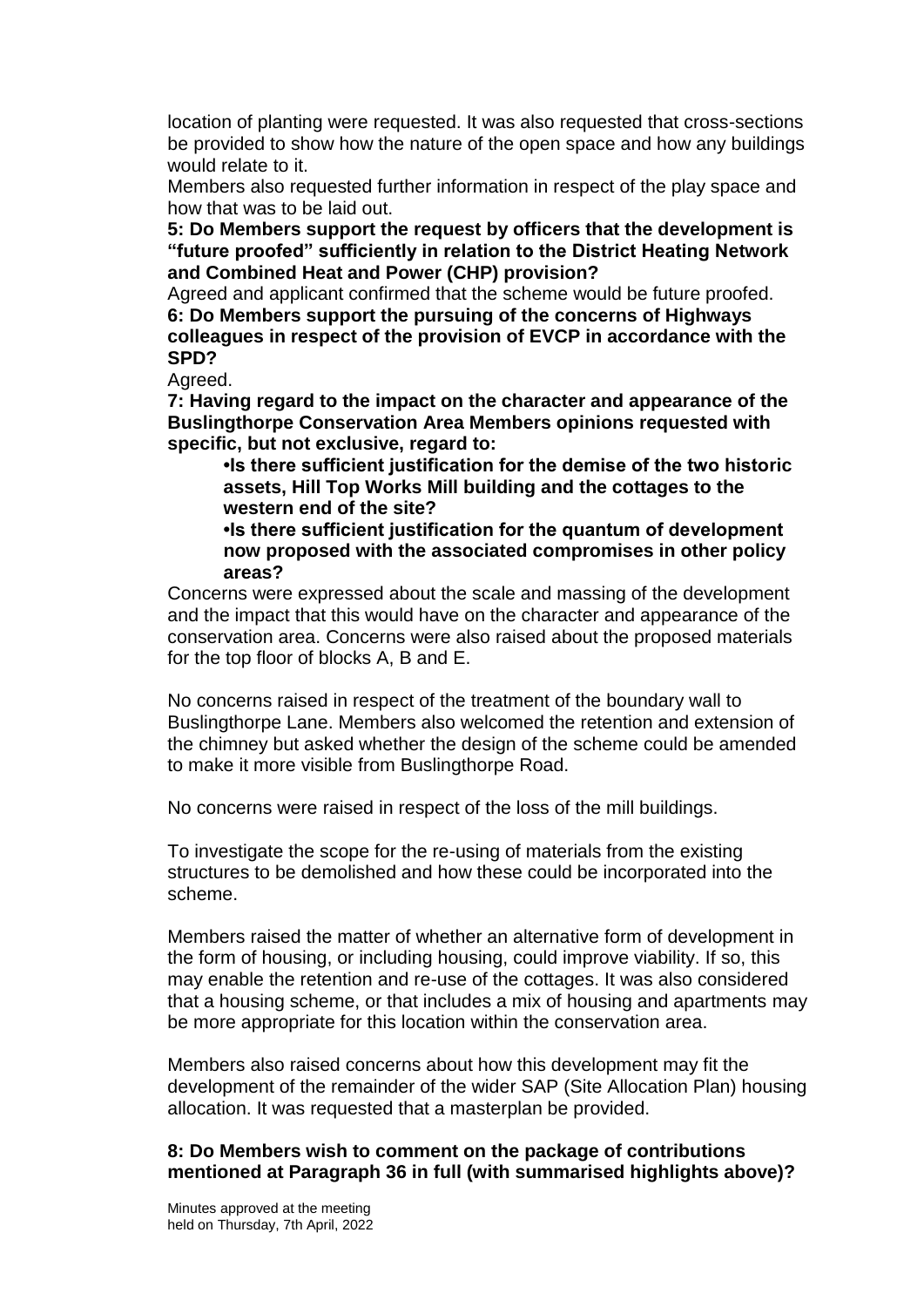No concerns were raised in that regard.

It was considered that sufficient parking should be provided on site to serve the needs of the development. It was noted that opportunities for on-street parking along Buslingthorpe Lane were extremely limited and would cause highway safety issues.

Members also requested that consideration be given to the provision of communal e-bikes in lieu of a metro-card contribution, as well as a clawback mechanism drafted within the Sec. 106 Agreement if the site proved to be more profitable than currently envisaged.

#### **9: Are Members satisfied that the "worst case scenario" for the relationship of windows between Block A and Block B as discussed above is acceptable?**

Members requested further information to help them form a view on this issue. It was suggested that cross-sections be provided to show the relationship between the block and between the flats at the lower levels.

# **10: Do Members have any comments on the above-mentioned summary of the necessary contributions as a result of the development?**

Members did not feel it was appropriate to comment on this aspect considering the further work that needed to be undertaken. Members requested that the use of viability review and claw back clauses in the Sec.106 Agreement be investigated regarding greenspace contributions.

**RESOLVED** – To note the content of the report and provide views in relation to the questions posed in the submitted report to aid the progression of the application.

#### *Cllr G Almass left the meeting at 15:05 during this item.*

#### **70 21/08506/RM Reserved Matters Application for 785 dwellings relating to scale, layout, appearance and landscaping pursuant to Outline Application (17/02594/OT) at Land off Racecourse Approach Wetherby, LS22.**

The Chief Planning Officer presented a Reserved Matters application to the Plans Panel for 785 dwellings relating to scale, layout, appearance and landscaping pursuant to outline application 17/02594/OT at land off Racecourse Approach Wetherby LS22.

Members had attended a site visit earlier in the day. Slides and photographs were shown during the meeting.

Members were informed of the following points:

- This site is a recognised development opportunity which forms part of the allocation in the Site Allocations Plan (SAP) on the northern edge of Wetherby.
- This application is pursuant to an outline consent which was granted approval at City Plans Panel in August 2020 subject to a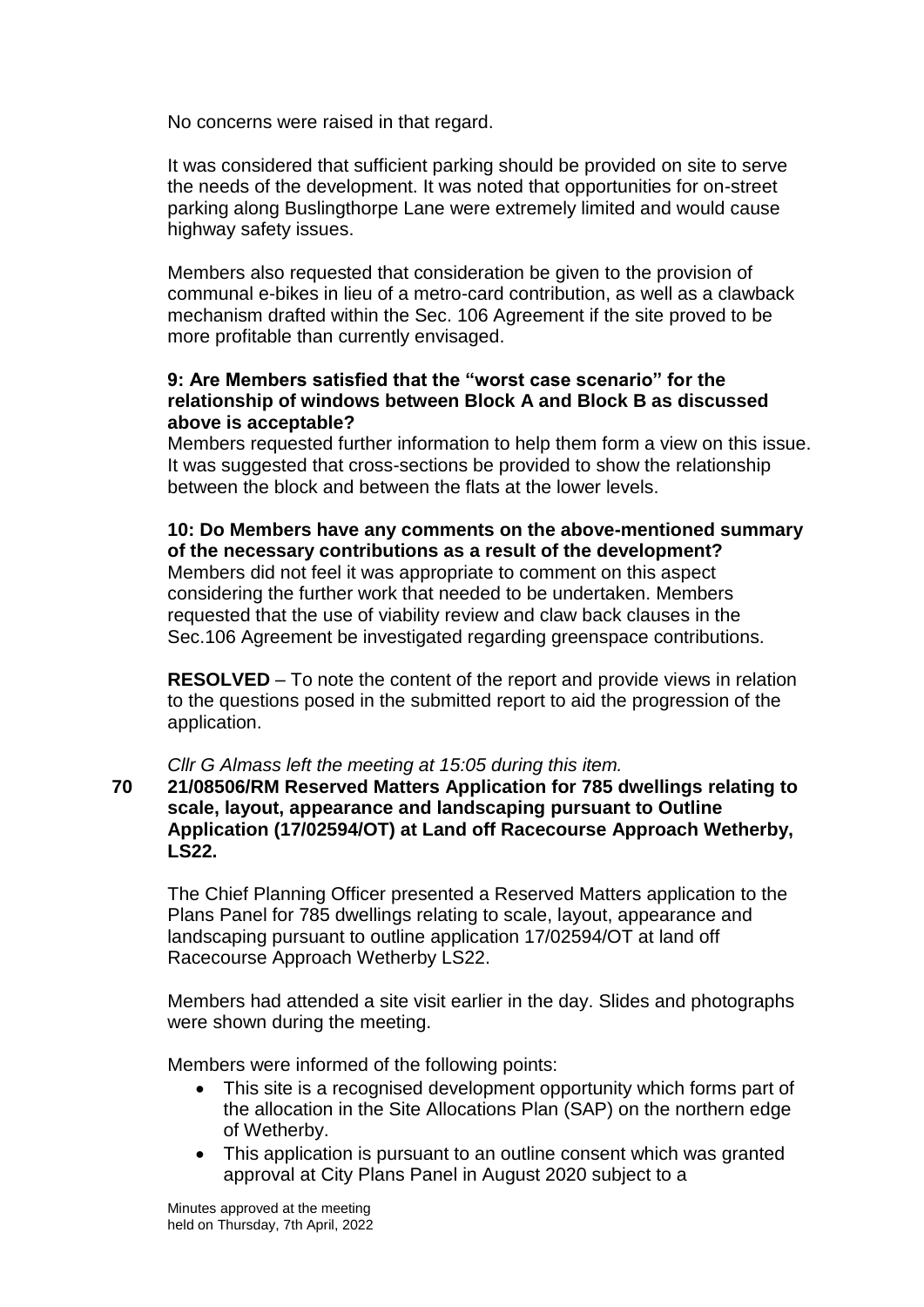comprehensive list of conditions and the completion of a Section 106 Agreement. The Section 106 Agreement was completed on 20th September 2021.

- This Reserved Matters application seeks consent for 785 dwellings and detailed consideration of scale, layout, appearance and landscaping.
- This is a residential development of 785 units comprising of a mix of detached, semi-detached, apartments and terraced dwellings. There would be 713 houses and 72 apartments.
- The proposal also has 275 affordable units in a mix of 24 x two bedroom apartments, 122 x two bedroom houses, 105 x three bedroom houses and 24x four bedroom houses. This meets the affordable housing requirement.
- Members were advised that the Council is reviewing the demand for 4 bedroom houses in this area.
- The dwellings will be compliant with required internal space standards. The houses would be of traditional design with chimneys, using traditional materials. The housing mix was proposed as terraces, semidetached and detached houses. Apartments were proposed as being 3 storeys, there would be 4 blocks sited close to the young offenders buildings.
- The site will be accessed from three access points from Racecourse Approach, a comprehensive internal road layout will serve the development. This would retain the tree lined 'Avenue' in the southeastern area of the site.
- The proposed development features a central hub comprising of a primary school, retail unit and play area. Members were asked to note that the primary school and retail unit would be subject to separate planning applications.
- The existing Public Rights of Way are to be retained and connect to new footpaths.
- The design would see the retention and protection of natural features including Cockshot Wood and Sand Beck. A series of connecting green and blue spaces are proposed throughout the site. Various NEAP's, LEAP's and LAP's are proposed as well as additional tree planting and landscaping.

Mr Owen from the Better Wetherby Partnership attended the meeting to inform the Panel why the Partnership objects to the proposals, along with Mr Catton of Wetherby Civic Society who was there to answer questions.

Mr Owen informed the Panel of the following points:

- The Better Wetherby Partnership had attended the workshops and he said for the record that officers had provided good work at these workshops.
- This scheme as it currently exists was proposed pre- recession. The country is now heading towards another recession with increased fuel costs etc.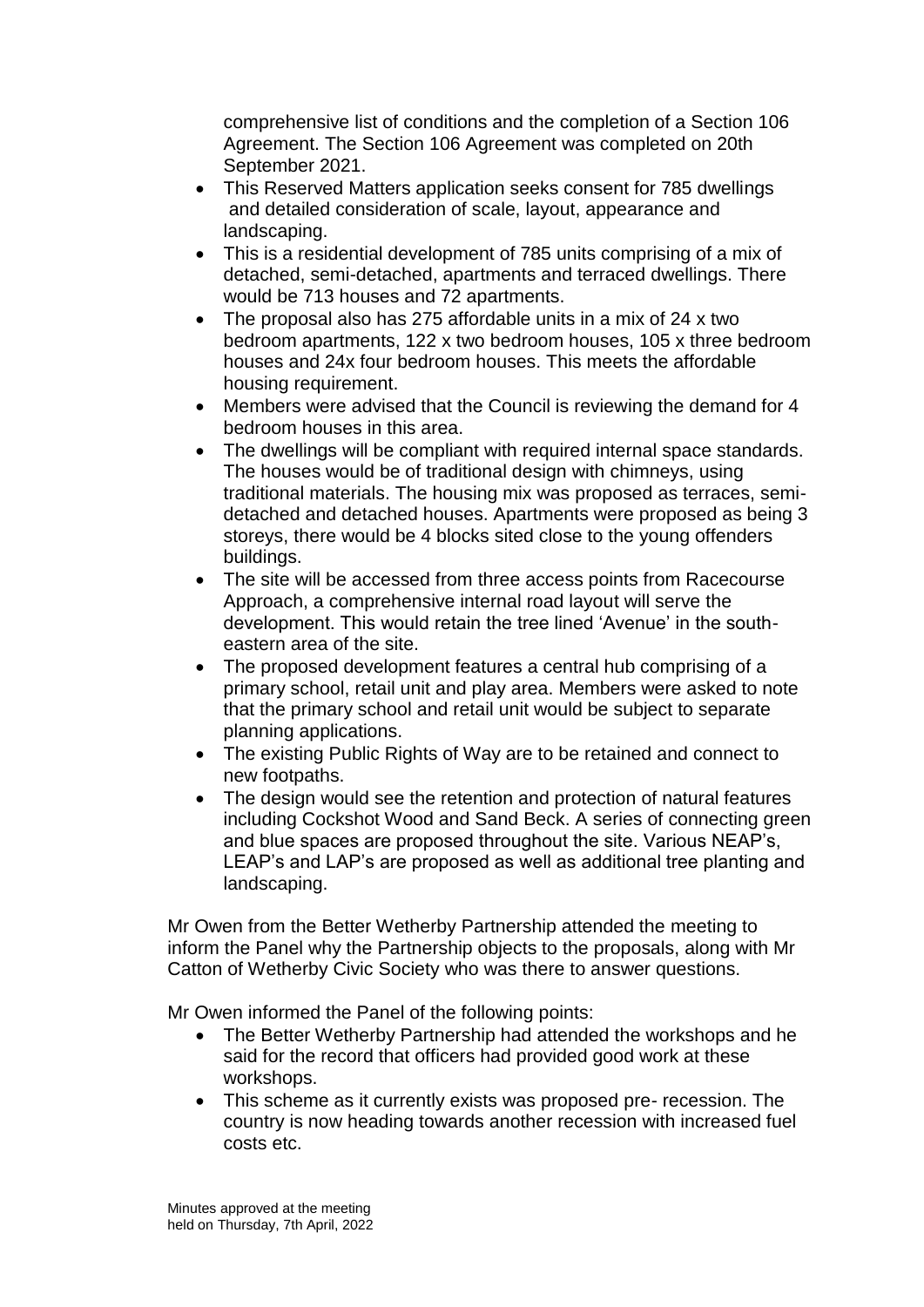- Concerns in relation to chimney pots was raised in relation to the climate emergency given the emissions into the atmosphere.
- He said that there was a reliance on brick and the group were requesting the use of more timber in the architectural design of the houses.
- The group had concerns about the location of the site close to the A1M in relation to air quality and noise pollution. It was noted that a site close to this proposed site already had issues with noise. It was noted that Mr Tim Summers had already undertaken a noise survey and this should be considered. Mr Owen appreciated that this survey was on the planning portal, however it would need to be updated. Mr Owen was of the view that some of the proposed affordable houses were situated close to the A1M and the families who would live in these would need safeguarding from the noise and air pollution caused by the A1M.
- It is envisaged there will be disruption during the construction process. Construction Management Plans are often required, but seldom adhered to and this needed to be thoroughly considered.
- Concerns were raised in relation to the access points along York Road, where there had been two fatal accidents. It was the view that traffic management should be looked at in this location.
- Mr Owen made mention of errors within the report and was asked to clarify these for the benefit of the Panel. The following was noted:
	- o Paragraph 45 in relation to consultation. The public consultation was stated as having been held on the wrong date.
	- $\circ$  It was noted that a letter detailing various matters that the Partnership wished to raise following the event had not been replied to. This included proposals for mitigation measures to assist with noise pollution issues.
	- o Paragraph 48 in relation to flood risk management required more details and clarification.
	- o Paragraph 49 Yorkshire Water had been the subject of Ofwat in relation to the discharge of water into rivers. This had been red flagged due to lack of capacity.
	- o Paragraph 50 the air pollution report had not been updated
	- o Paragraph 55 the references to Public Rights of Way were believed to be the wrong way round.
	- o Paragraph 60 in relation to letters received were comprehensive but not noted.
	- o Conditions 31 and 32 offers electric charging points however, there would still be pollution through rubber shavings off tyres.

Mr Catton informed the Panel that there had in fact been 3 fatalities on York Road with the most recent in December 2021. He was of the view that there needed to be better connectivity between the site and Wetherby High School, and the town. It was his view that there would be more fatalities if this was not addressed as children would need to cross this busy road. Mr Catton recalled Cllr Nash suggesting a pedestrian crossing was required along this stretch of road at City Plans Panel. It was noted that there is provision further down the road, however people would have to walk along a narrow footpath to get to it.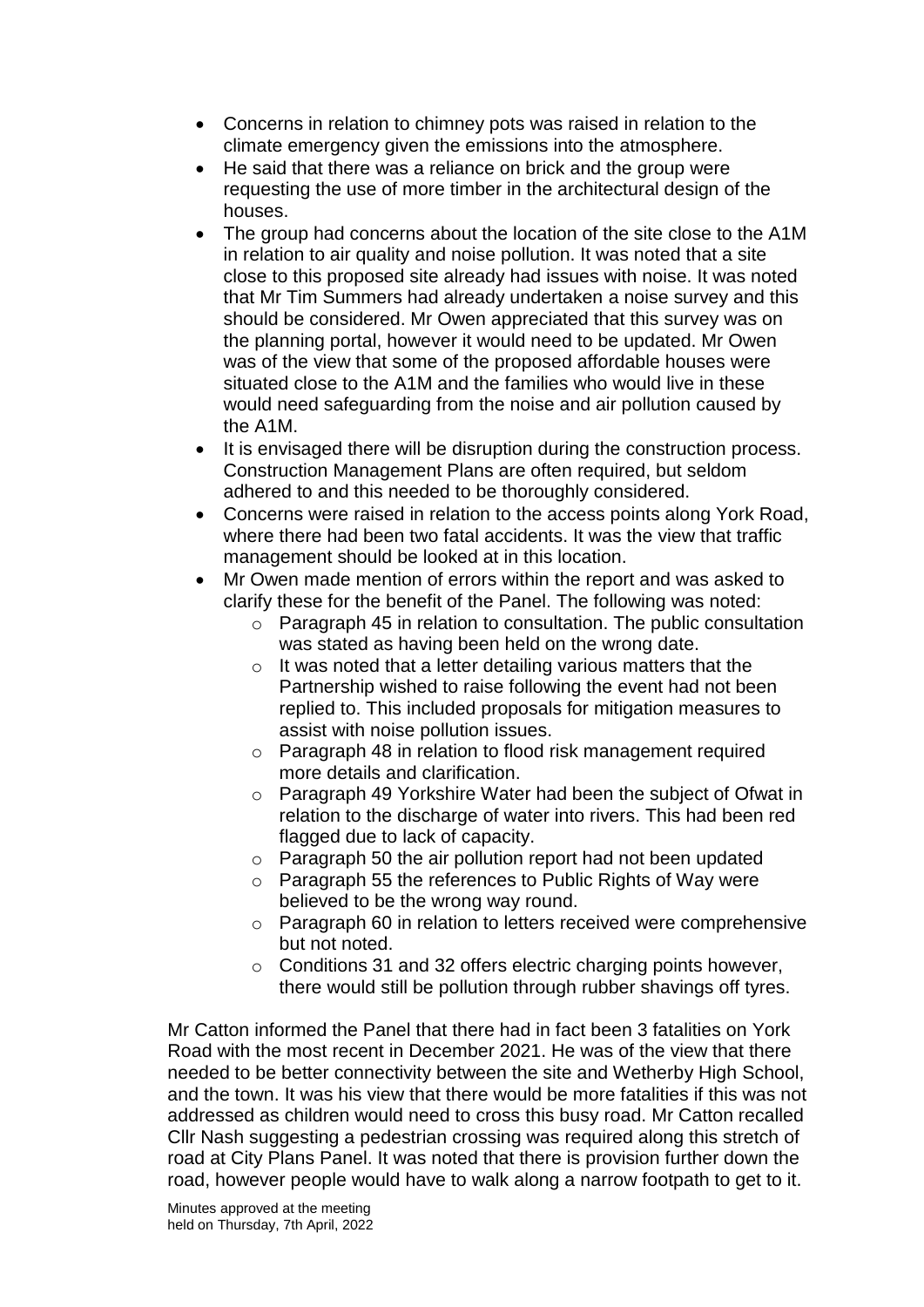Mr Catton was of the view that chimney pots were redundant and there was no reason for them to be incorporated into the design. He also raised the issue of the use of bricks in the design of the houses as manufacture of bricks caused high emissions.

Mark Johnson and John Hetherington attended the meeting on behalf of the applicant. They informed the Panel of the following points:

- Details relating to air quality and noise pollution were to be considered and discharged in the conditions attached to the outline planning permission. They said that so many reports had been submitted, however, they may not have been updated and submitted at the same time. For clarity, it was reiterated that these did not all relate to the application before Members for consideration as a Position Statement, but a number instead related to the separate discharge of condition applications.
- This site was an important site for the delivery of houses in the north of the city.
- They had submitted detailed design documents including changes which had been in consultation at the workshops. Included within the reserved matters were also information on drainage and carbon reduction.
- The developers had looked to be innovative in design. They acknowledged that innovation can be subjective, and that modern design can quickly become outdated. During the workshops the preference for design had been for traditional houses. The housing mix would replicate that of Wetherby. The development sought to be innovative in other ways.
- This report looks at the blue and green infrastructure, housing mix and what the developers propose for policy compliance in terms of carbon reduction.
- It is proposed that gas boilers would be used in the first phase of the site being removed through the further phases.

Member's discussions included:

- The location of the retail unit which was proposed to be a small convenience store. It had been suggested at City Plans Panel that the location of this unit would be better suited at the edge of the development, so that it not only served the local houses but could pick up passing trade. It was also the view that the residents of the new development would still access the shop when accessing or leaving the estate. The applicant noted that locating the retail unit within was in the hope that this would create a central hub for residents.
- It was acknowledged that Education had requested the primary school should be located in the centre of the development.
- Members recognised that the developers had built the Church Fields development in Boston Spa which in their view was an exemplary and positive development. However, Members were of the view that this development before the Panel was underwhelming. The developer had said that they wanted to be innovative. However, Members were of the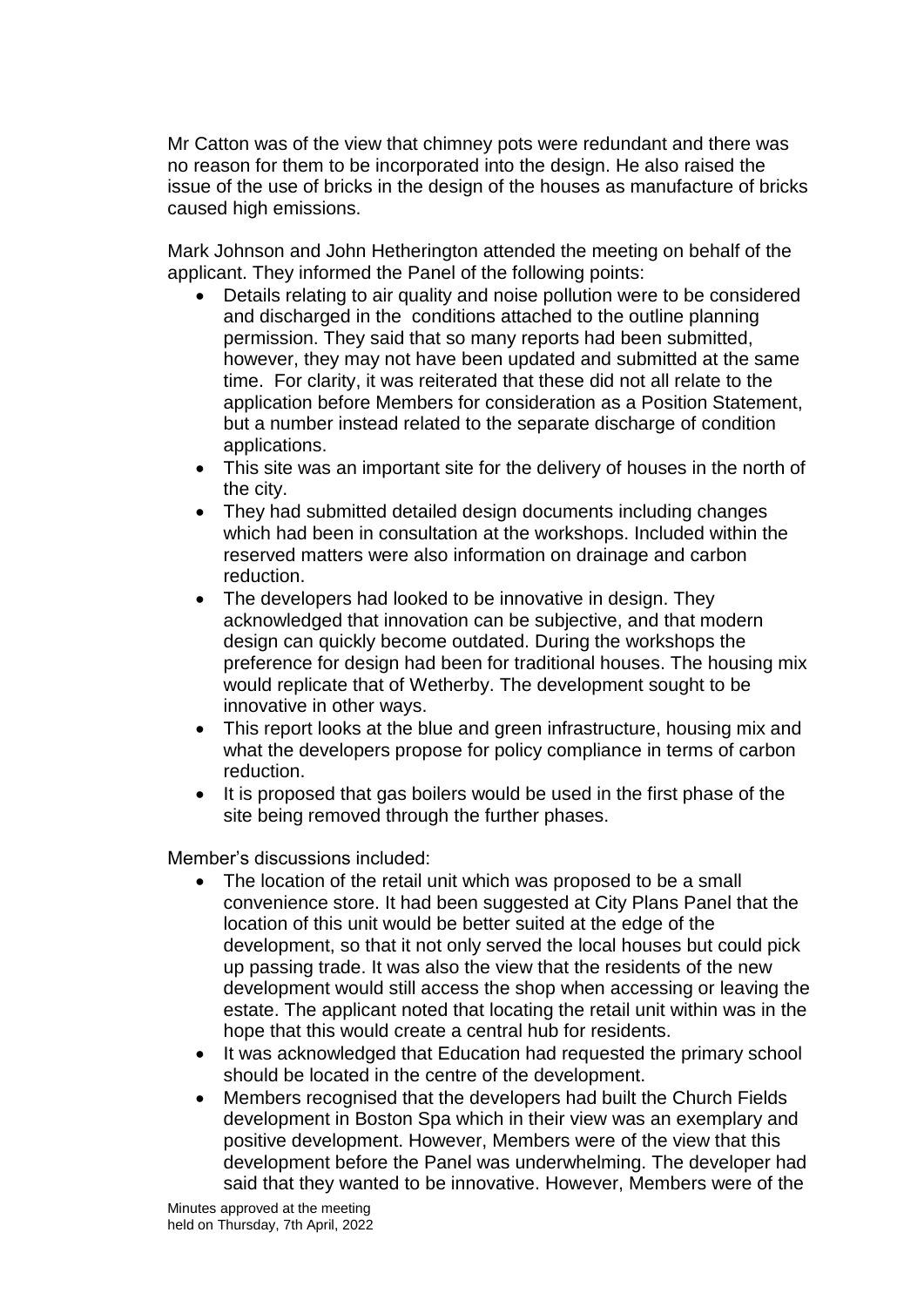view that this proposal was not innovative enough and needed to be designed with the site and location firmly in mind.

- Members thought that the collaboration with the community and officers was commendable, but the developers did not seem to have listened to what was required in the locality.
- Members were of the view that this development should have bespoke houses, which were fit for purpose and that the scheme should be one which was award winning.
- Members had concerns about how the affordable housing was to be distributed through the site. They were advised that the affordable houses would be in clusters across the site. It was noted that the Housing Association were agreeable to this, but Members suggested more pepper-potting of affordable housing would be welcomed.
- Members wished to see the design bring in the countryside through design and materials.
- It was the view that this is a standalone scheme not blended to Wetherby, and it need to 'sit right' with the town.
- The development at North Stainley, Harrogate was suggested as an area to visit as this development was thought to be well designed with traditional houses.
- It was recognised that regulations in terms of climate change were changing fast. However, it was the view that the developers needed to be forward thinking in terms of ground source heat pumps being provided – as the developer had confirmed that dwellings in the initial phases would have traditional boiler systems.
- Members suggested that the green space could be used for communal gardens, to grow fruit trees and be planted with edible plants.
- Members were of the view that there was an over supply of 4-5 bedroom properties and that the area required more 3-4 bedroom properties. It was also noted that there was a demand in the area for bungalows.

In offering comments on the officers' questions in the report:

**1. Do Members wish to comment on the proposed housing mix proposed by the applicant in light of the requirements of Leeds Core Strategy policy H4 and Wetherby Neighbourhood Plan policy H1?** The area required more 3-4 bedroom properties. It was also noted that there was a demand in the area for bungalows.

**2. Do Members wish to comment on the proposed affordable housing provision, including matters of the house/apartment split, the mix of unit sizes and the location of units across the site?**

Affordable housing should be 35%. Members had concerns about the cluster of affordable houses. However, if this was the best solution then they should be innovative, those close to the boundary of the motorway should not have living quarters facing on to the motorway. There should also be boundary treatment to mitigate noise and air pollution.

**3. Do Members wish to comment on the general approach to create different character areas and design proposals advanced by the applicant?**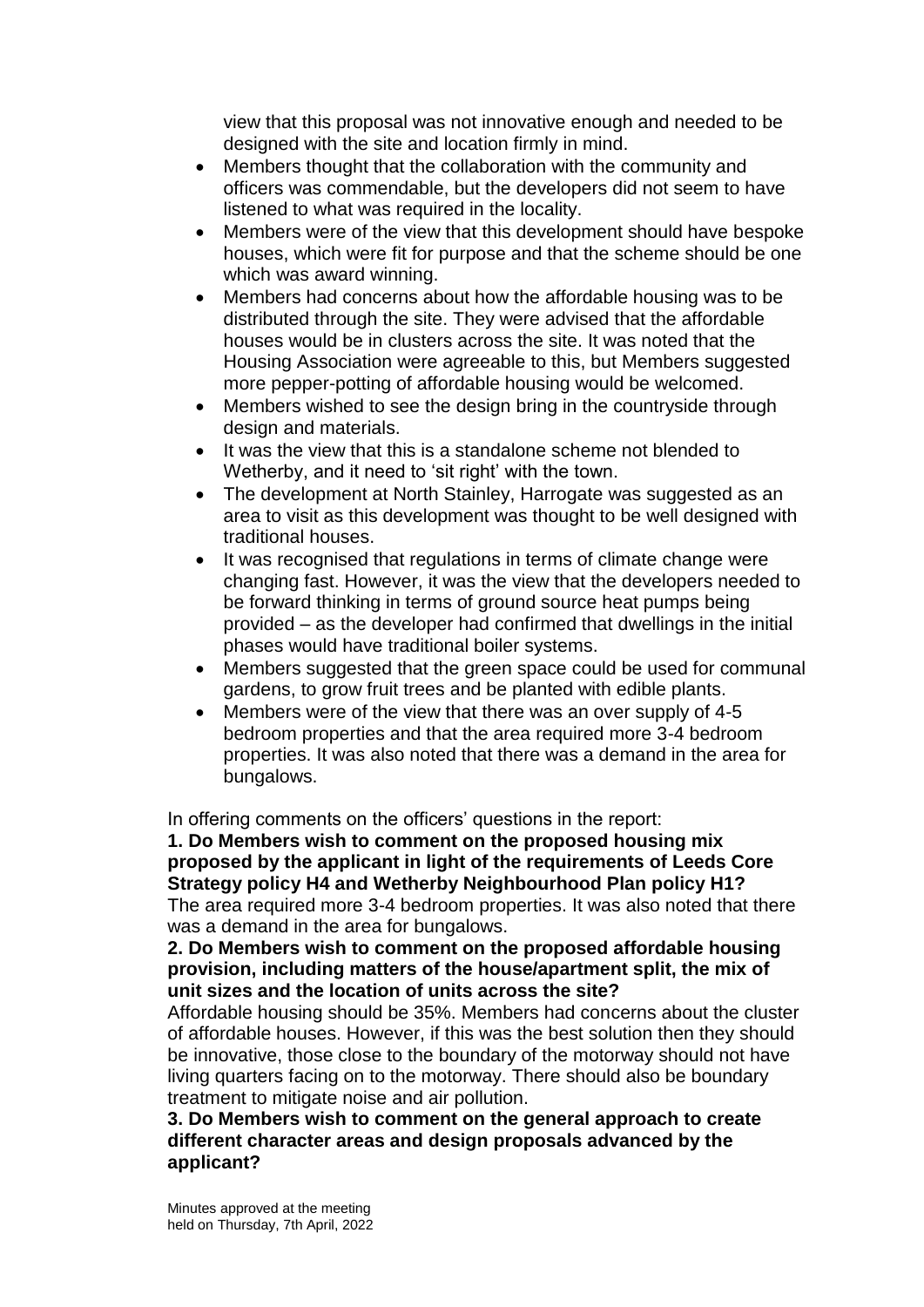It was the view that the approach was correct in terms of having different character areas. However, the execution was poor.

#### **4. Do Members feel satisfied that the proposals will deliver a high quality development and the approach with regards to 'innovation'? If not, where would Member's priorities lie in seeking further enhancements in these respects?**

Members were of the view that the design was not innovative enough and that the houses needed to be bespoke having regard to its setting and context. This could include the use of timber frames in construction.

**5. Are Members satisfied that the appearance and scale of the development will create a beautiful and distinctive place with a consistent and high-quality standard of design as per NPPF guidance?**

Members were disappointed with the appearance and scale of the development. They suggested making more of the green and blue spaces and that the design of the houses should take advantage of the setting.

#### **6. Do Members wish to make any comments on the layout proposed with regards to the provision of green spaces, connectivity, health, and wellbeing**?

Some Members had expressed concerns that the proposed layout would mean that the shop would not survive if it was located in the centre of the development and should be moved to the edge of the development, so that it could catch passing trade. It was the view that having the shop close to the school was a good idea. Members had concerns that the only access along York Road was dangerous and that a crossing was required to access facilities such as medical centre and the town. The crossing would be an important part of place-making and encourage active travel.

## **7. Do Members wish to make any comments on the layout in respect of car parking provision?**

Members expressed concerns that there may not be enough parking as many families now have two cars, it was suggested that there parking should be provided in accordance with the council's guidelines. It was also the view that having parking away from homes would cause issues with residents parking on grass verges. Therefore, there should be dedicated on plot parking. Members also recognised that public transport in this area was difficult.

#### **8. Do Members wish to make any comments on the landscape proposals with regards to biodiversity and linkages between SuDs drainage basins and greenspaces?**

Members had concerns that in this area there were regular overspills into the River Wharfe. They wished to see innovative solutions to drainage and provision of adequate sewerage to take account of the large quantum of new dwellings.

#### **9. Do Members wish to comment on the level of private amenity space proposed for the apartments?**

It was recognised that there was a demand for smaller properties in the area. However, there was no dedicated useable private amenity space for the apartment blocks. Members suggested an innovative approach should be used to overcome this – such as the use of allotments, green walls and planting of edible gardens to be incorporated into communal areas.